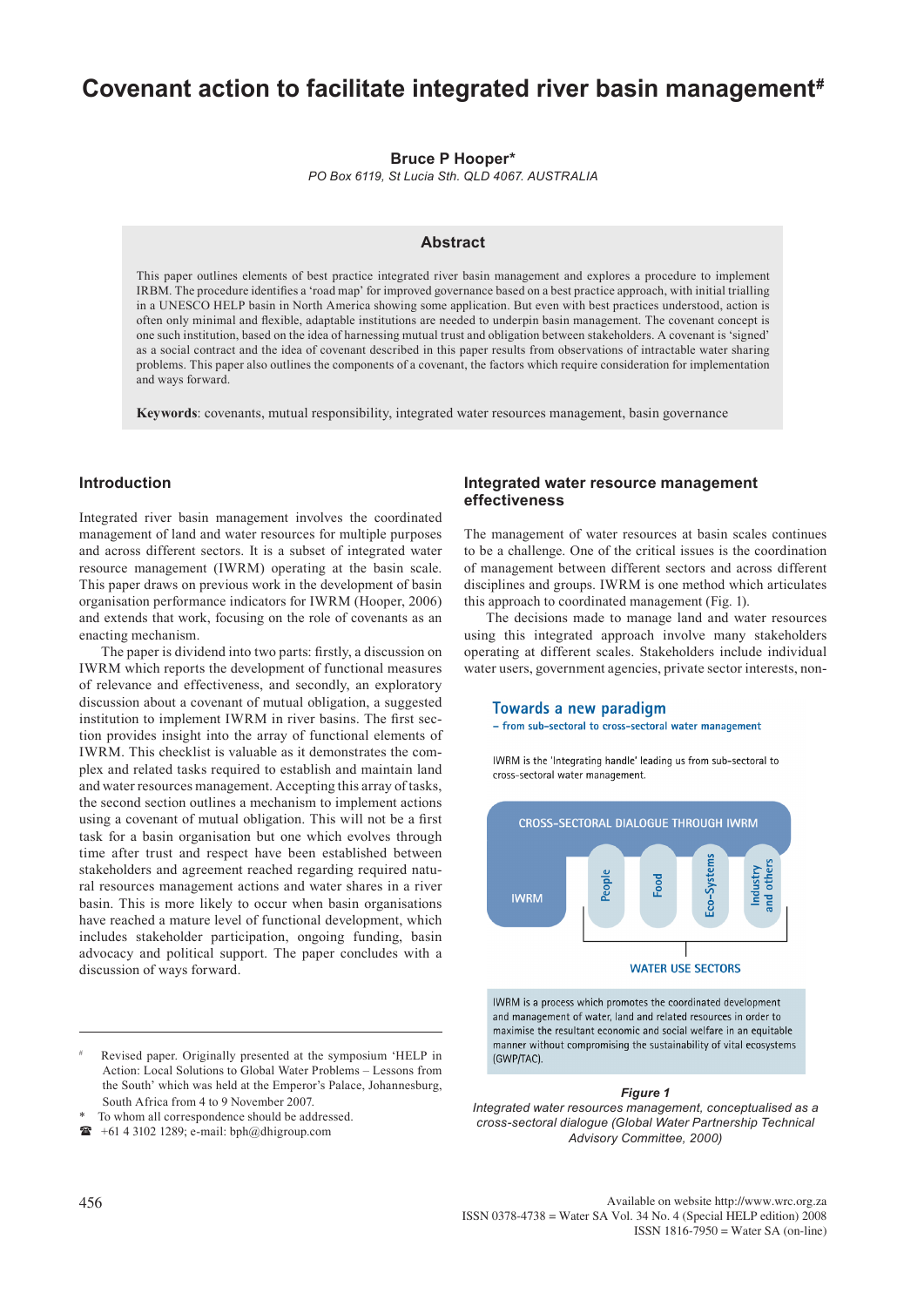

*Figure 2*

*Scales, mapping, decision making, organisations and documents in integrated river basin management*

| Natural System and<br><b>Resources</b> | <b>MACRO LEVEL</b>                                                                 | <b>MESO LEVEL</b>                                      | <b>MICRO LEVEL</b>                                             |
|----------------------------------------|------------------------------------------------------------------------------------|--------------------------------------------------------|----------------------------------------------------------------|
|                                        | Part of a geographical zone such as a river<br>basin or different ecological zones | Regional or local ecological resource system           | Areas with relatively uniform ecological<br>conditions         |
| Mapping scale                          | >1:1000000                                                                         | $1:100000 - 1:500000$                                  | 1:10 000 1:1 000                                               |
| Mapping unit                           | Provinces                                                                          | Land systems                                           | Land units, land facets                                        |
| Level of decision-                     | NATIONAL OR INTERNATIONAL LEVEL                                                    | <b>REGIONAL LEVEL</b>                                  | <b>LOCAL LEVEL &amp; INDIVIDUAL</b>                            |
| making                                 | Highest political decision-making,<br>international agreements                     | Province, State, District, Territory                   | Village cooperative, farm, factory, forest,<br>individual      |
| <b>IRBM</b> organisation<br>example    | National or international commission                                               | Inter state basin commission/authority/<br>association | Local land and water management group                          |
| <b>IRBM</b> document<br>examples       | National or international agreement                                                | River basin management plan                            | Land and water management plan, storm<br>water management plan |

*Adapted from (Newson, 1992). Source (Hooper, 2005) p. 120.*

government organisations and lobby groups, and those who do not have a distinct 'voice' because of poverty or accessibility: because they do not have access to powerful decision makers in the water sector. The scale at which IWRM takes place varies from local to international (Fig. 2), but at the basin scale decisions for river basin management occur at macro and meso scales

Effective basin management in the water sector is not linear, prescriptive and logical; rather it tends to be adaptive and 'messy', responding to the dynamic nature of existing political and economic forces and in response to varying environmental conditions (floods, hurricanes, droughts). Adaptive management has been advocated as a desired approach to natural resources management in watersheds (National Science Council, 2002; Sabatier et al., 2005). Integrated-adaptive management of land and water resources offers promise in terms of delivering effective management of natural resources. However, the challenge is to identify what is good practice and build the capacity of basin organisations to deliver IWRM. The earlier work reported here suggests five broad groups of functions form good practice, summarised as twenty-one activities, all of which can be evaluated in a basin setting (Table 1). This approach draws on and extends the work of international studies of implementing river basin management (World Bank, 2006).

The prescriptive tasks listed in Table 1 suggest a procedure similar to a 'triage' in medicine, in that they allow the users to identify then ascertain the effectiveness of functions in river basin management and prescribe actions to implement IWRM (the activities would generate low scores in the evaluation table). The measurements provided in the relevance and effectiveness scores are provided either by individual managers or, to be more useful, scored in a workshop setting with basin managers and their stakeholders through dialogue. Both are self-assessment procedures. They can also be used to report progress to stakeholders in river basin management and account for investments made to funding bodies, at least in a qualitative way, but will require additional analysis using techniques such as cost-benefit or multi-criteria analysis to account for returns on investment in river basin management programs. When coupled with economic and social indicators of livelihoods of basin societies and biophysical indicators of the conditions of natural resources and ecosystems, these governance measures provide a useful picture of the effectiveness of river basin management using an IWRM approach. Trialling of performance indicators using this procedure in a UNESCO HELP basin (Willamette, Oregon, USA) showed initial promise, but more work was required to specify the relevance of individual indicators to that case (Hooper, 2006).

The implementation of functions listed in Table 1 may not occur sequentially although there is a general tendency in river basin management to progress from Group 1 to 5. Nor is there agreement on whether these functions are those deemed most effective for implementing integrated approaches to land and water management (Sabatier et al., 2005). However, the list is more than suggestive and embraces the commonly accepted dimensions of IWRM (an enabling environment, institutional roles and management instruments) as promoted by capacity building organisations such as the Global Water Partnership (Global Water Partnership, 2002).

Table 2 illustrates a possible sequence in the development of functionality, and hence capacity, of river basin organisations. In this hypothetical sequence, river basin organisations evolve from focusing on data analysis, project development and implementation to organisations which have the ability to respond rapidly to new situations. These new situations arise from new knowledge (for example about climate change, drought and flood hazards, and new technologies for water efficiency), from new political circumstances (for example in democracies, being able to transit through elections when new political parties come to power while still maintaining basin management functions) and from new economies (for example, being able to manage the impacts of sustained land use change through increasing urbanisation).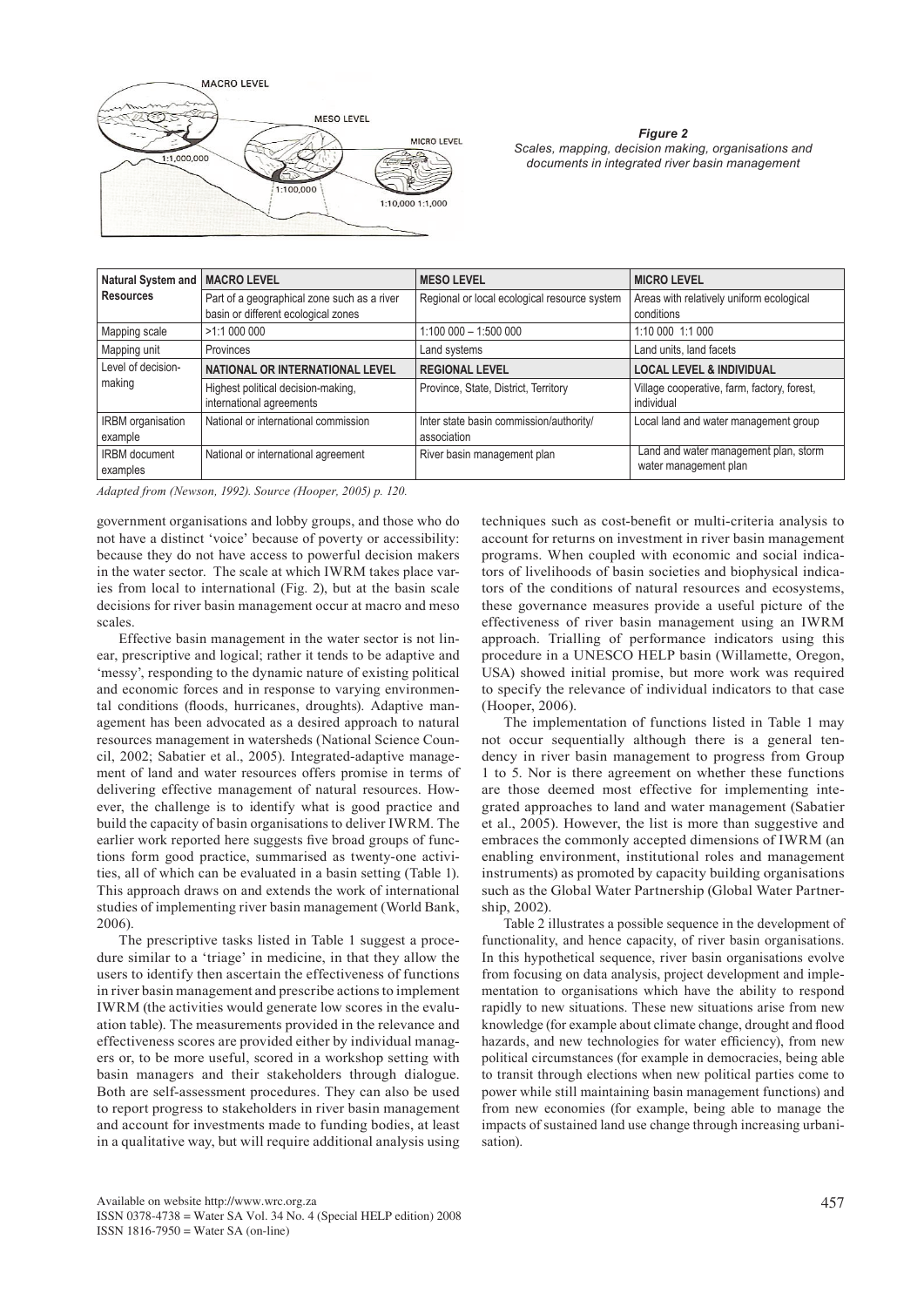| <b>TABLE 1</b>                                                                                 |                     |                      |                      |  |  |  |  |
|------------------------------------------------------------------------------------------------|---------------------|----------------------|----------------------|--|--|--|--|
| Relevance and effectiveness scores sheet for IWRM functions used by river basin organisations. |                     |                      |                      |  |  |  |  |
| (Modified from Hooper, 2006).                                                                  |                     |                      |                      |  |  |  |  |
| <b>Group and functions</b>                                                                     | (A)                 | (B)                  | <b>Overall score</b> |  |  |  |  |
|                                                                                                | Relevance score     | <b>Effectiveness</b> | (A X B / 5)          |  |  |  |  |
|                                                                                                | (15)                | rating $(15)$        |                      |  |  |  |  |
| <b>Group1 Functions</b>                                                                        |                     |                      |                      |  |  |  |  |
| Data collection and processing                                                                 |                     |                      |                      |  |  |  |  |
| Systems modeling                                                                               |                     |                      |                      |  |  |  |  |
| Water and natural resources planning                                                           |                     |                      |                      |  |  |  |  |
| Stakeholder consultation                                                                       |                     |                      |                      |  |  |  |  |
| <b>Issue clarification</b>                                                                     |                     |                      |                      |  |  |  |  |
|                                                                                                | Group 1 mean score: |                      |                      |  |  |  |  |
| <b>Group 2 Functions</b>                                                                       |                     |                      |                      |  |  |  |  |
| Project feasibility analysis                                                                   |                     |                      |                      |  |  |  |  |
| Project implementation                                                                         |                     |                      |                      |  |  |  |  |
| Operation and maintenance                                                                      |                     |                      |                      |  |  |  |  |
| Raising funds                                                                                  |                     |                      |                      |  |  |  |  |
| Ongoing community consultation & awareness raising                                             |                     |                      |                      |  |  |  |  |
|                                                                                                | Group 2 mean score: |                      |                      |  |  |  |  |
| <b>Group 3 Functions</b>                                                                       |                     |                      |                      |  |  |  |  |
| Allocating and monitoring water shares                                                         |                     |                      |                      |  |  |  |  |
| Cost sharing principles                                                                        |                     |                      |                      |  |  |  |  |
|                                                                                                | Group 3 mean score: |                      |                      |  |  |  |  |
| <b>Group 4 Functions</b>                                                                       |                     |                      |                      |  |  |  |  |
| Policy and strategy development for economic, social & environmental issues                    |                     |                      |                      |  |  |  |  |
| Community awareness                                                                            |                     |                      |                      |  |  |  |  |
| Community participation                                                                        |                     |                      |                      |  |  |  |  |
|                                                                                                | Group 4 mean score: |                      |                      |  |  |  |  |
| <b>Group 5 Functions</b>                                                                       |                     |                      |                      |  |  |  |  |
| Monitoring water use and shares                                                                |                     |                      |                      |  |  |  |  |
| Monitoring pollution and environmental conditions                                              |                     |                      |                      |  |  |  |  |
| Oversight and review role for projects promoted by RBO partners                                |                     |                      |                      |  |  |  |  |
| Monitoring and assessing the health of the basin's natural resources                           |                     |                      |                      |  |  |  |  |
| Monitoring the sustainability of resource management                                           |                     |                      |                      |  |  |  |  |
| Review of strategic planning and implementation of modified plans                              |                     |                      |                      |  |  |  |  |
|                                                                                                | Group 5 mean score: |                      |                      |  |  |  |  |

*Ratings based on scores of: 1 = very little; 2 = little 3 = neutral; 4 = much; 5 = very much* 

| <b>TABLE 2</b>                                                                                                                                                                                                                                                                                                                                                       |                                       |                                           |                                               |  |  |  |  |
|----------------------------------------------------------------------------------------------------------------------------------------------------------------------------------------------------------------------------------------------------------------------------------------------------------------------------------------------------------------------|---------------------------------------|-------------------------------------------|-----------------------------------------------|--|--|--|--|
| Stages in the evolution of an adaptive river basin organisation.<br>Source: Hooper (2006), modified from Comfort (1999); World Bank (2006)                                                                                                                                                                                                                           |                                       |                                           |                                               |  |  |  |  |
| <b>Functions</b>                                                                                                                                                                                                                                                                                                                                                     | Initial/<br>Functionary<br><b>RBO</b> | <b>Emerging</b><br>Auto-adap-<br>tive RBO | <b>Mature Auto-</b><br>adaptive<br><b>RBO</b> |  |  |  |  |
| <b>Group 1:</b> Water (and natural resource) data collection and processing, systems modeling, water and<br>natural resources planning, stakeholder consultation & issue clarification                                                                                                                                                                               | X                                     | X                                         | Χ                                             |  |  |  |  |
| Group 2: Project feasibility, design, implementation, operation and maintenance, raising funds,<br>ongoing community consultation and awareness raising                                                                                                                                                                                                              | Χ                                     | X                                         | Χ                                             |  |  |  |  |
| Group 3: Allocating and monitoring water shares (quality and quantity and possible natural resources<br>sharing), cost sharing principles                                                                                                                                                                                                                            |                                       | X                                         | Χ                                             |  |  |  |  |
| Group 4: Policy and strategy development for economic, social and environmental issues, commu-<br>nity awareness and participation                                                                                                                                                                                                                                   |                                       |                                           | Χ                                             |  |  |  |  |
| Group 5: Monitoring water use and shares, monitoring pollution and environmental conditions,<br>oversight and review role for projects promoted by RBO partners, monitoring and assessing the<br>health of the basin's natural resources, monitoring the sustainability of resource management, review<br>of strategic planning and implementation of modified plans |                                       |                                           | Χ                                             |  |  |  |  |

# **Covenants of mutual obligation**

Coordination mechanisms and conflict resolution procedures are prerequisites for management as mistrust and disputes frequently arise in basin water sharing. For example, agencies, watershed councils and other stakeholders progressed an integrated approach in southwest Oregon by adopting collaboration, in which tensions between technical complexity and open participation were addressed, while also addressing difficulties with information exchange for joint management, the relationship between technical issues and policy issues, the role of regional

policy in supporting collaborative efforts, and the importance of strengthening institutional arrangements (Margerum and Whitall, 2004). This study echoed the results of earlier analyses of large- and small-scale water resources and catchment (watershed) management planning in Australia (AACM International & Centre for Water Policy Research, 1995), United States (Kenney, 1997) and South Africa (Van Zyl, 1995). Together, these studies suggest a need for flexible, adaptable organisations to facilitate basin management through coordination processes. These organisations also require clear specification of the roles and responsibilities separate from their respective water resources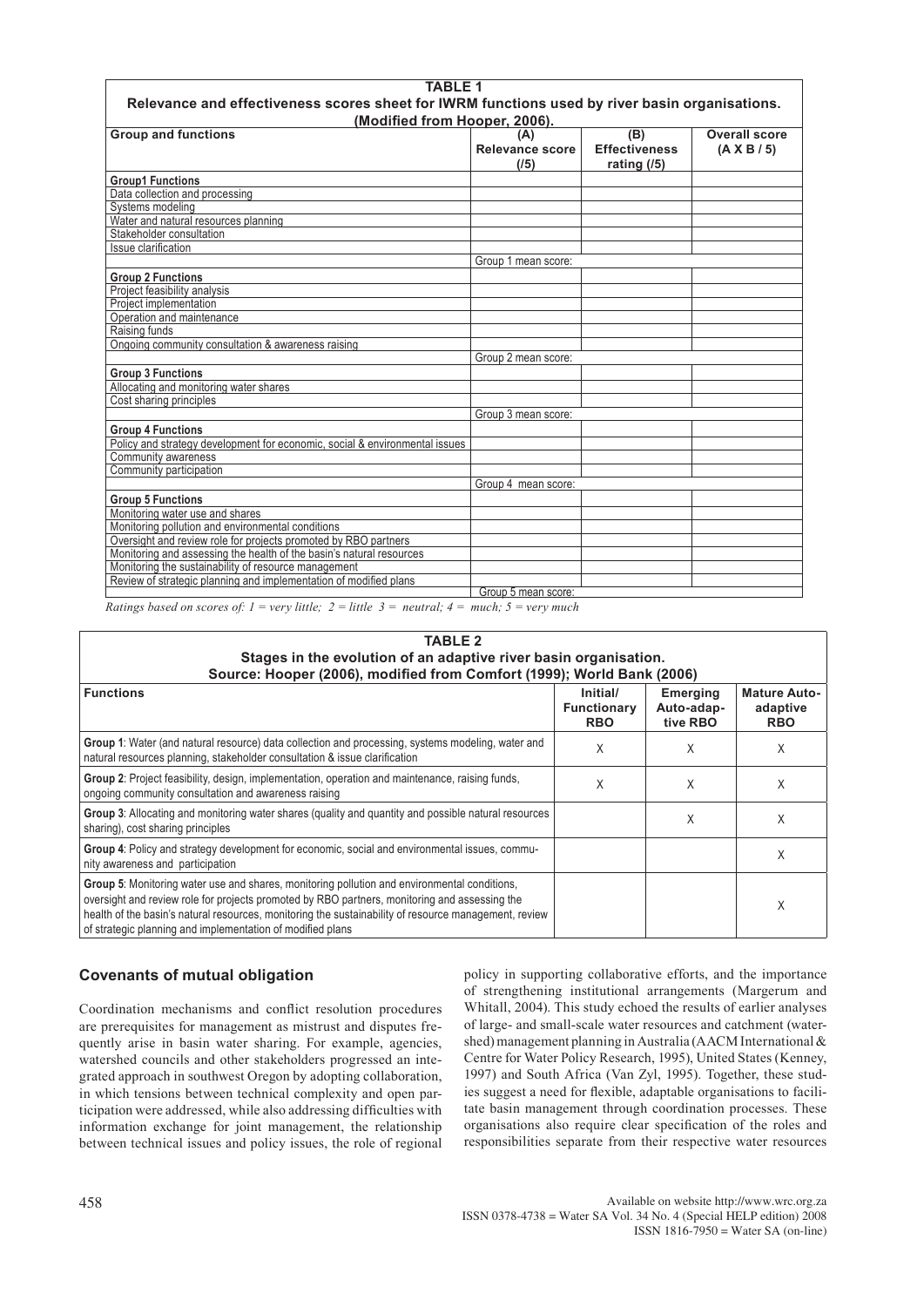agencies with whom they work (Saleth and Dinar, 1999), while others have suggested that transforming existing water organisations (such as river commissions) into 'whole of river basin' organisations requires significant and incremental organisational change and capacity building (World Bank, 2006). This includes reforming existing organisations and institutions to become new basin organisations which focus on IWRM.

River basin management requires clear specification of roles and responsibilities of government agencies, the private sector, non-government organisations and other stakeholders. Once established, procedures to develop strategies for integrated river basin management are required. They usually take the form of river basin planning procedures, which involve the allocation of land and water resources to optimise national (or international) investments (often linked to water rights adjudications), and result in a basin management plan or strategy, supported by legalisation and water policy within the country or within countries which share basins. Modelling of resource use options and an up-to-date information system are needed to support this approach and to identify optimal solutions.

However, the pervading challenge remains: to implement strategies for integrated river basin management. What follows draws largely from initial work on a concept developed by the author and aims to extend that work (Hooper, 2005). The common meaning of 'covenant' is a technical one, referring to a constraint on a land title. But this is not the meaning here, rather it is an ethical one, referring to the biblical concepts of promise keeping, shared, reciprocal responsibility and mutual trust. The covenant concept is based on the idea that basin stakeholders harness mutual trust and obligation between and towards each other: it is about maintaining relationships. This takes years to achieve and is done by deliberate negotiation and reaching agreement on ways forward. The obligations towards each other (usually for water shares) are signed as a basin management agreement. The covenants which result from this process are agreements for action which require reciprocal action and 'contributions' in time, resources, and basin works (soil conservation plans, stream restoration, water sharing plans, plans for environmental flows). They form tangible products of the mutually shared values of trust.

The covenant of mutual obligation concept can be extended to include:

- **1. A common vision statement**: A statement of the desired future for land and water resources management within, say, a 25 year period, and longer if possible.
- **2. A statement of the current state of the water resources and water shares** (which requires rigorous ex-ante assessment) and assessment of benefit shares; the specification of benefit shares accorded to each stakeholder in water sharing arrangements will be explicit and transparent – able to be externally audited and reviewed.
- **3. Identification of stakeholders**: their roles, responsibilities and values.
- **4. Cost-sharing plan**: Identification of cost-sharing arrangements to share river basin management expenses: who pays, what are the benefits accrued and how they are distributed.
- **5. Responsibilities**: Clear specification roles of river basin management organisations and their stakeholders to undertake works and targeted actions, and who is responsible for each.
- **6. Specifying rights**: The covenant will clearly identify and specify water rights and mechanisms which facilitate water trading in economies where a trading environment is possible.

**7. Contractual agreements**: Contracts will be used to exercise the covenantal relationships between stakeholders to undertake actions, share and manage water resources. Contracts can be legally binding documents and in national river basins (within a country) an appropriate legal framework will exist for the creation of contracts. In international basins, appropriate legal instruments can be used such as the United Nations Convention on the 'Law of the Nonnavigational Uses of International Water Courses', adopted in 1997 (United Nations, 1997). This convention is based on the principles of 'equitable and reasonable utilisation' of water resources, in which basin states can attain optimal and sustainable utilisation of their watercourses while ensuring their adequate protection (Article 5) and 'mutual obligation' not to cause significant harm to shared water resources between countries in a river basin (Article 7).

There are several factors which require consideration when implementing covenants of mutual obligation:

- **•** Leadership: building and maintaining strong leadership of the 'engaged' stakeholders
- **•** Ensuring membership of river basin management organisations is on a skills basis, not a representative basis so as to enact technical components of the contractual arrangement
- **•** Developing trust between all stakeholder groups to agree on each other's mutual obligations, using conflict resolution facilitators
- **•** Ensuring a sustained funding base
- **•** Designing a clear definition and adjudication of property rights, including those of disenfranchised groups (such as those in abject poverty), and facilitation mechanisms which allow better opportunities for water transfers to new uses as needs arise
- **•** Knowledge of why water managers are unable and unwilling to adopt sustainable land and water management practices, and mechanisms to facilitate the uptake of best practices
- **•** Use of decision support and information exchange tools such as interactive basin information systems
- **•** Existence of a central government agency to establish mechanisms to create national or international river basin organisations and to create and manage covenants.

The creation of covenants of mutual obligation suggests the prerequisite of democratic governance, in which there are free elections, free speech and individual freedoms. Without these societal characteristics, there are limited opportunities to establish dialogue processes and hold elections for leaders to emerge from society to create basin organisations, provide basin advocacy and leadership within government and build trust.

## **Conclusion and ways forward**

The approach outlined in this paper is one based on first-hand experience of water conflicts, basin management malaise and limited adoption of best practices by agriculturalists in catchment management, primarily in Australian, Indian and US experiences over the last twenty years (Hooper, 2005). The approach can add vale to UNESCO's Theme 4 for the 2007 HELP Symposium by identifying a mechanism which is rooted in an international convention (as documented above), and which offers some promise in addressing intractable water sharing problems.

The approach outlined here has not been tried and tested – it is very 'embryonic'. It was developed knowing what is commonly recognised as 'best practice' integrated river basin